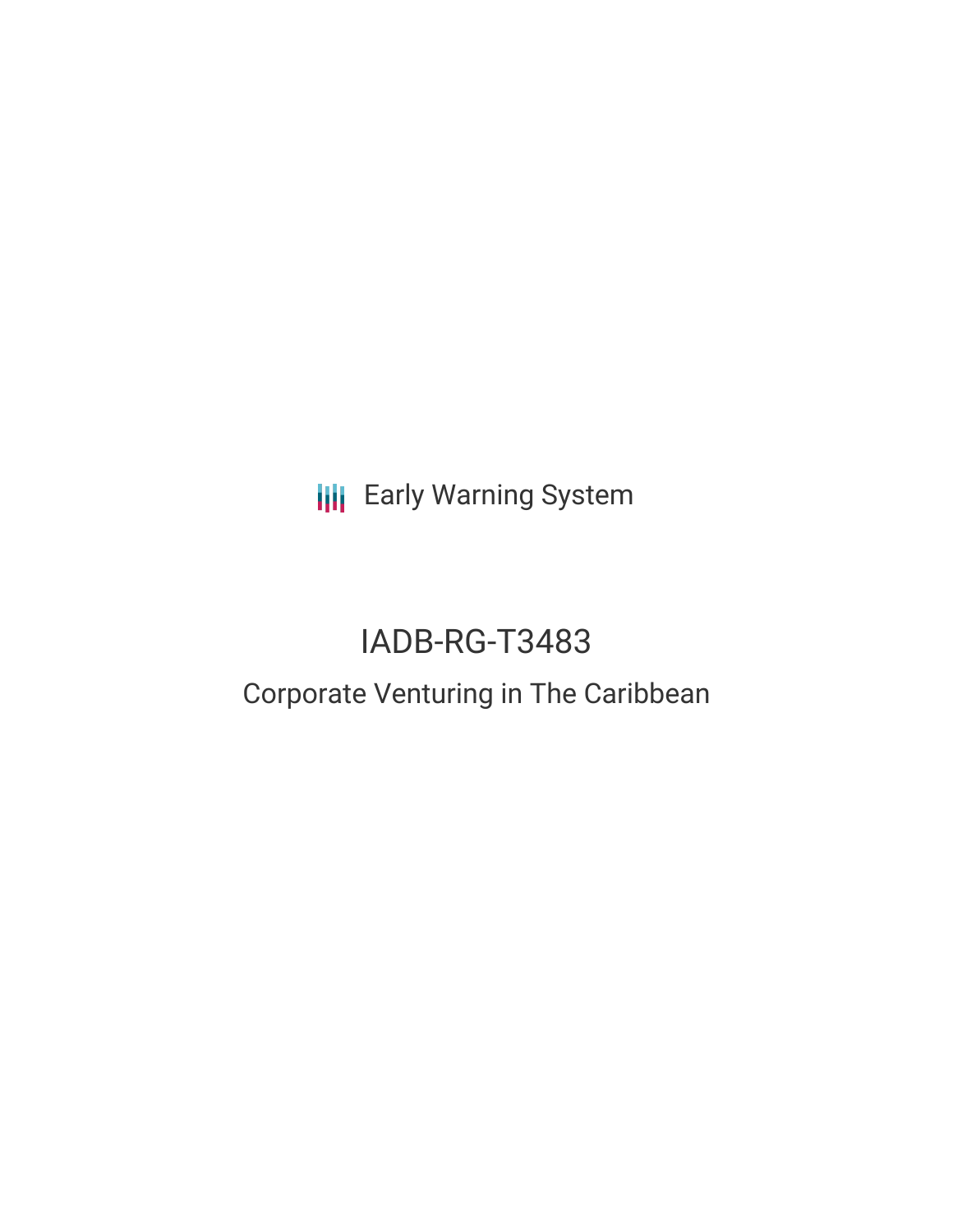

## **Quick Facts**

| <b>Financial Institutions</b>  | Inter-American Development Bank (IADB)    |
|--------------------------------|-------------------------------------------|
| <b>Status</b>                  | Approved                                  |
| <b>Bank Risk Rating</b>        |                                           |
| <b>Voting Date</b>             | 2019-10-21                                |
| <b>Borrower</b>                | Regional                                  |
| <b>Sectors</b>                 | Industry and Trade, Technical Cooperation |
| <b>Investment Type(s)</b>      | Grant                                     |
| <b>Investment Amount (USD)</b> | $$0.50$ million                           |
| <b>Project Cost (USD)</b>      | $$0.65$ million                           |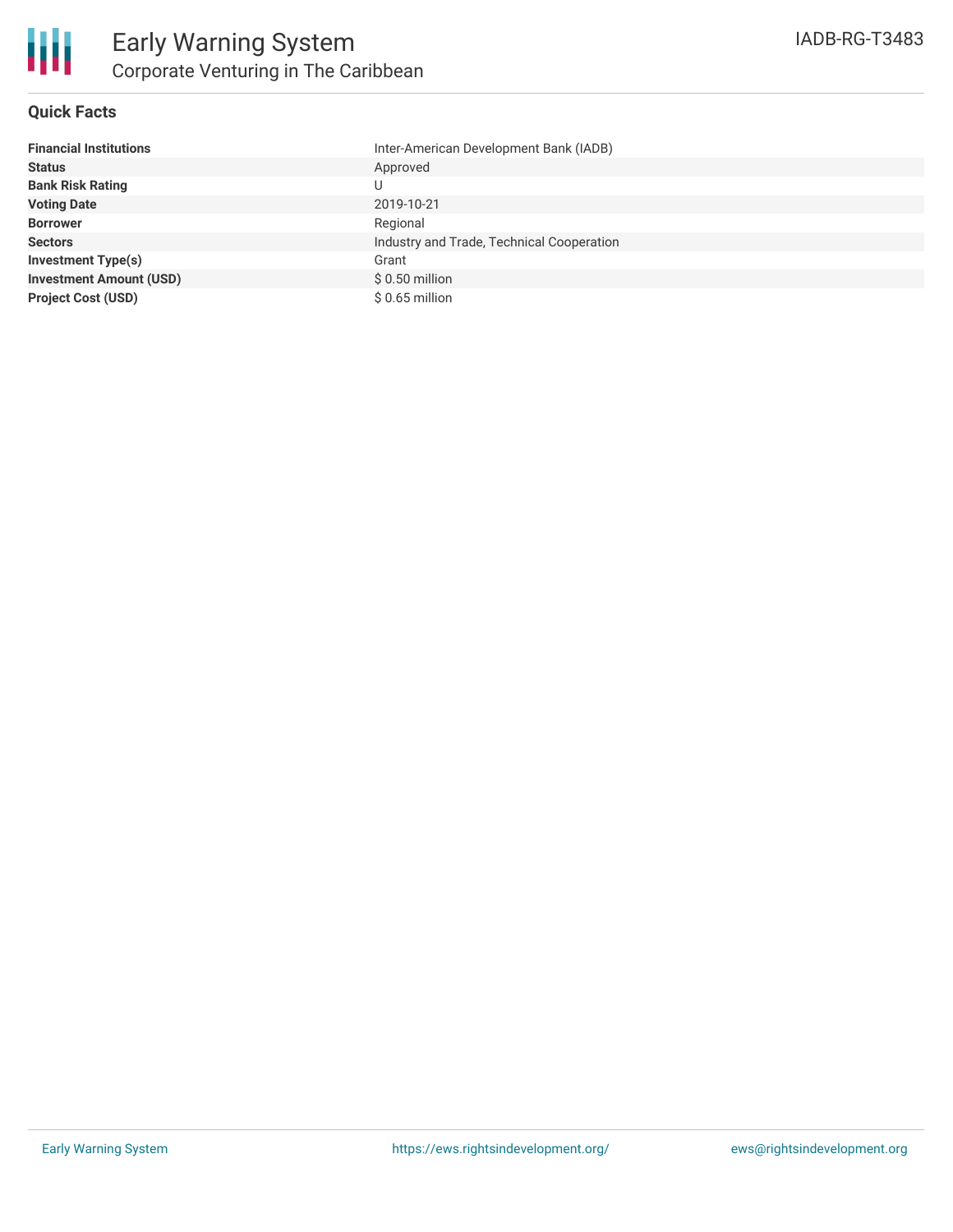

## **Project Description**

To test the feasibility of corporate venturing models/approaches and their benefits in the Caribbean, by supporting one or more Caribbean corporate venturing pilot(s).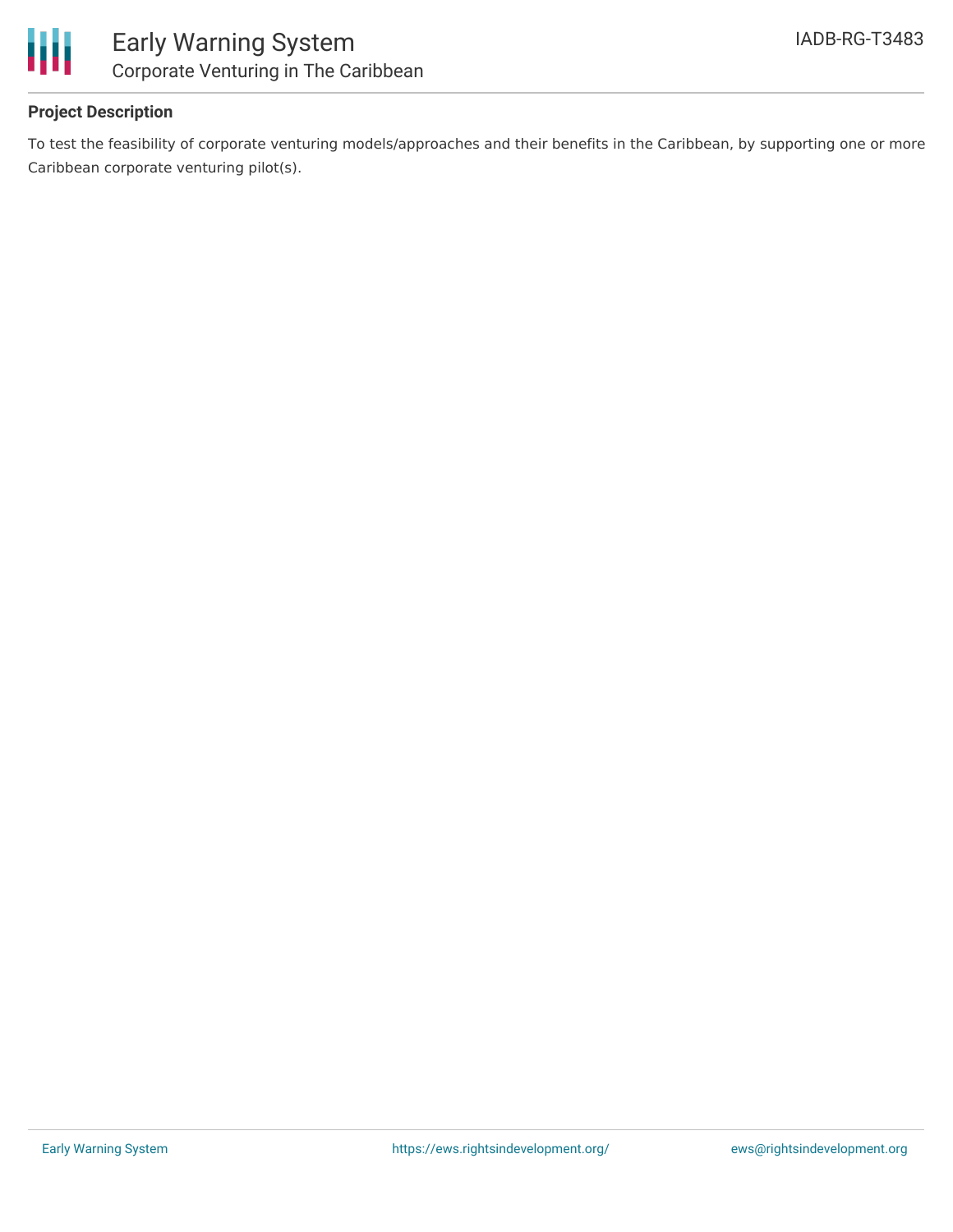#### **Investment Description**

• Inter-American Development Bank (IADB)

Compete Caribbean Partnership Facility